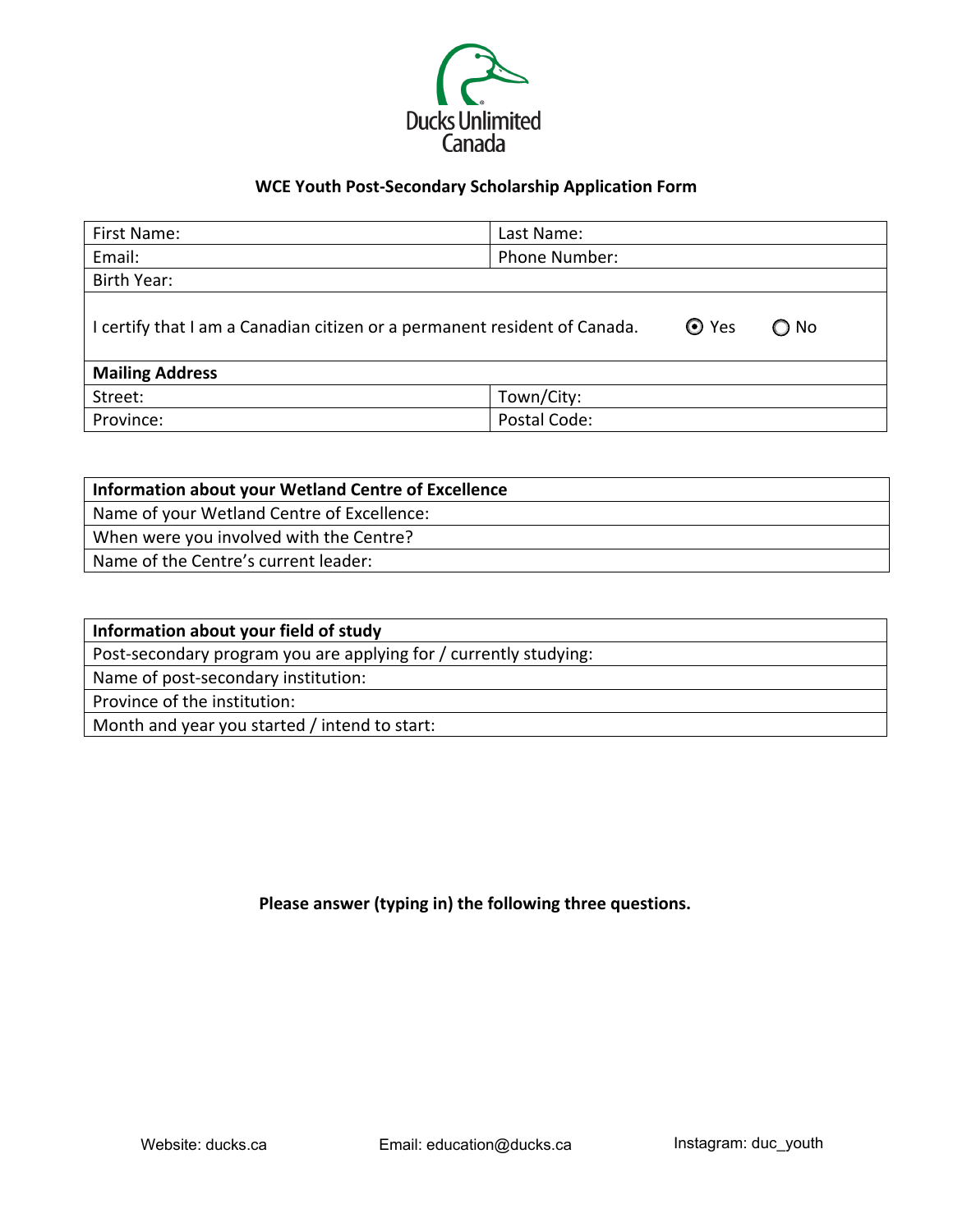

|  | 1. Describe your involvement with the Wetland Centre of Excellence (300 words maximum): |
|--|-----------------------------------------------------------------------------------------|
|  |                                                                                         |
|  |                                                                                         |
|  |                                                                                         |
|  |                                                                                         |
|  |                                                                                         |
|  |                                                                                         |
|  |                                                                                         |
|  |                                                                                         |
|  |                                                                                         |
|  |                                                                                         |
|  |                                                                                         |
|  |                                                                                         |
|  |                                                                                         |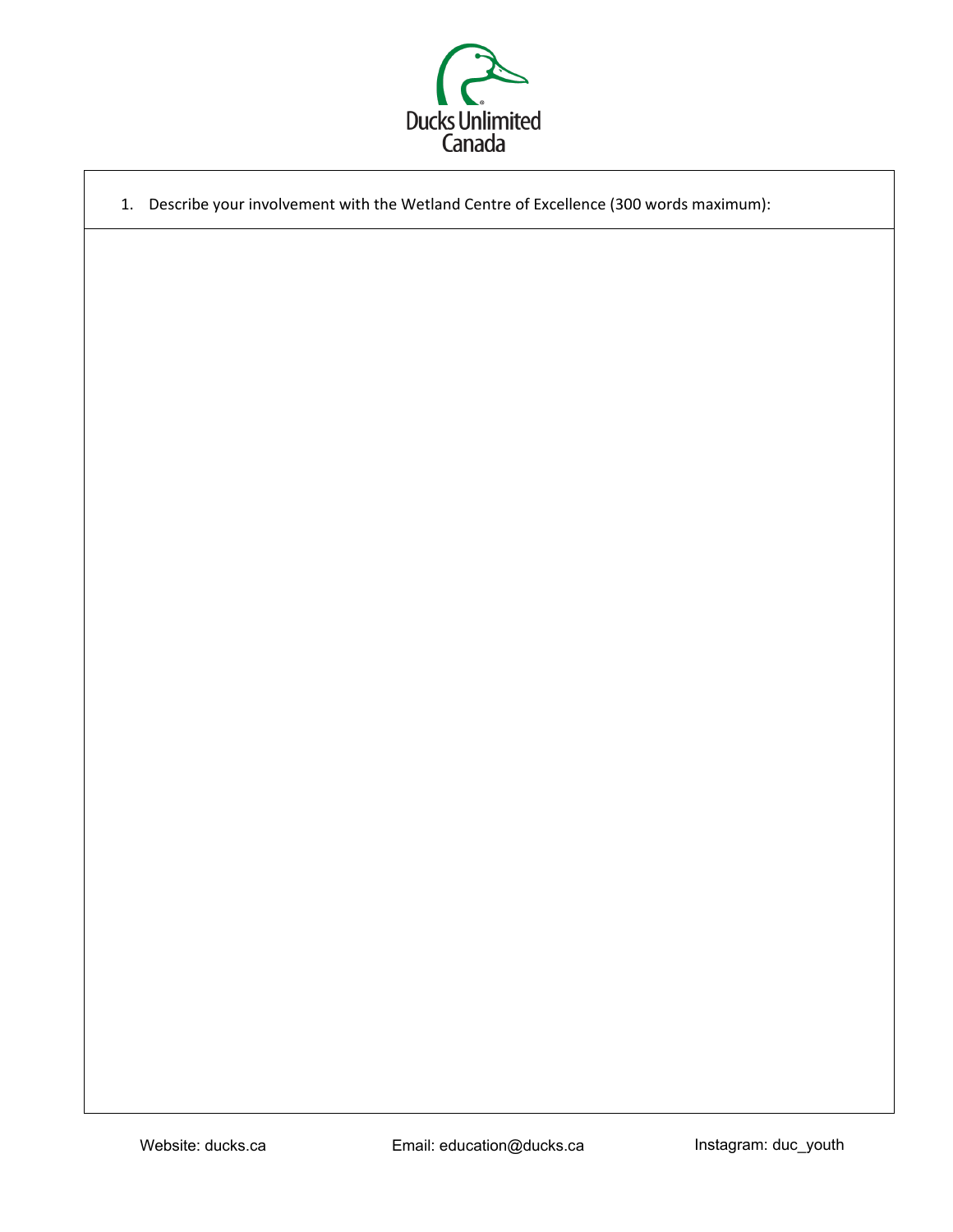

2. How will your field of study benefit wetland conservation (300 words maximum)?